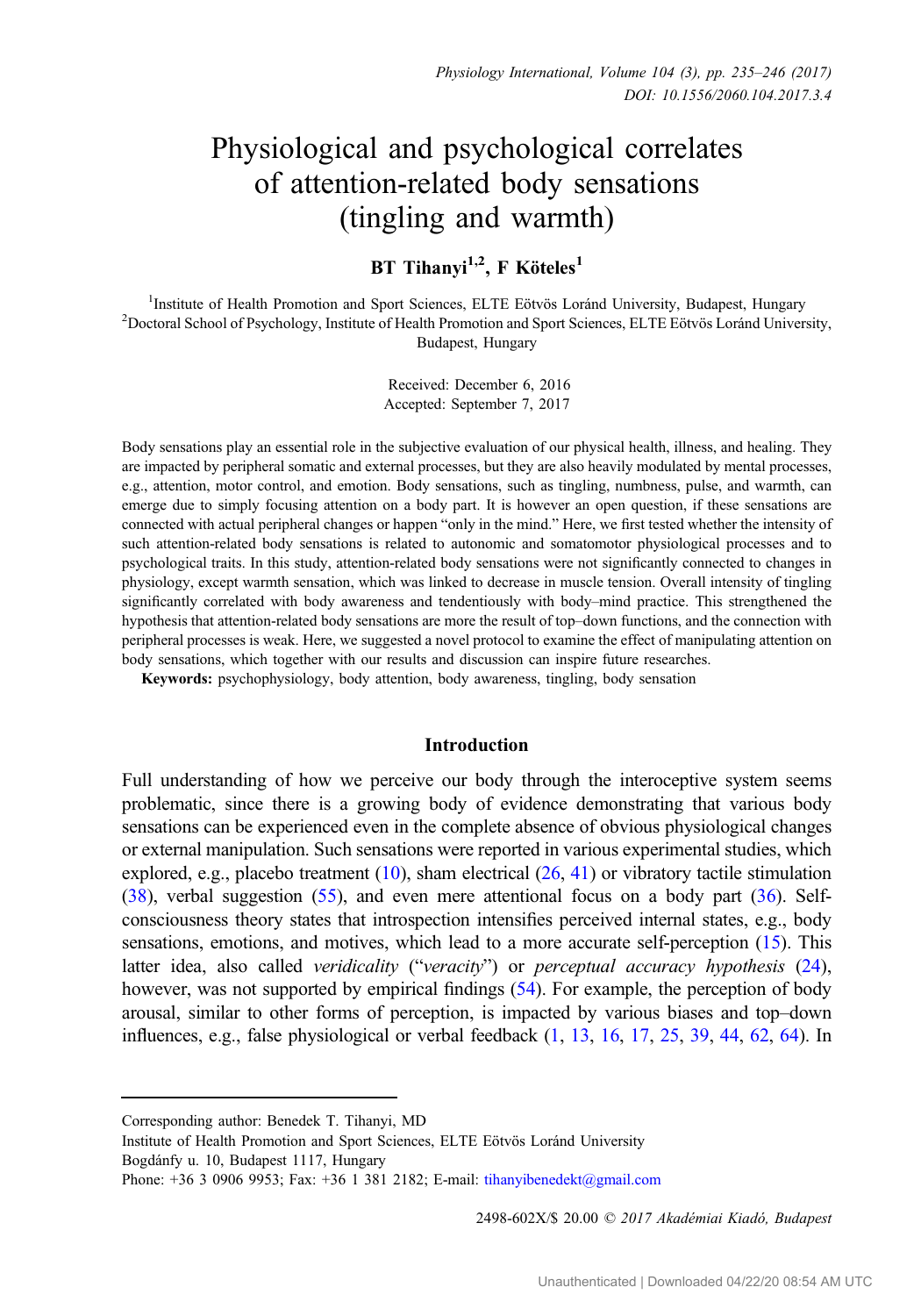other words, only the neuronal representation of arousal is experienced consciously, and not arousal *per se*  $(18)$  $(18)$ . The same holds true for the experience of body processes and symptoms; as they represent the conscious outcome of a complex perception process, they are often not or just weekly connected to elementary sensory events [\(32](#page-10-0), [33,](#page-10-0) [35,](#page-10-0) [46](#page-10-0)–48, [52\)](#page-11-0).

Here, we will examine body sensations, such as tingling, numbness, pulse, and warmth, which emerge during simply focusing attention on a body part ([36\)](#page-10-0). We will refer to this phenomenon briefly as attention-related body sensation. Regarding the psychophysiological background of attention-related body sensations, three independent but possibly interacting mechanisms are conceivable. First, there is a constant spontaneous activation of the interoceptive sensory neurons stimulated by basic peripheral physiological fluctuation, or ectopic activation of peripheral, and more importantly, central sensory neurons. This activity is usually filtered out to liberate attentional resources, but attention can let it pop out and reach consciousness [\(12,](#page-9-0) [36](#page-10-0), [42](#page-10-0)). Further mental processes were suggested to exert an effect on attentional filtering and thus modulate body sensations, such as expectation ([46\)](#page-10-0), motivation [\(63](#page-11-0)), decision-making ([27\)](#page-10-0), and emotion ([56\)](#page-11-0). For example, expectations of given body changes are able to shape low-level (i.e., non-conscious) filtering processes; those components of spontaneous fluctuations (i.e., noise) that are in accordance with the expectation will be further processed and interpreted as actual changes (i.e., signal), whereas contradictory information will be rejected ([21,](#page-9-0) [45,](#page-10-0) [46,](#page-10-0) [50](#page-11-0), [51](#page-11-0)). Such top–down modulation can happen within the brain or even at the spinal level ([53\)](#page-11-0).

The second possible mechanism of the psychophysiological background of attentionrelated body sensations is that top–down processes activate somatosensory representations even in the total absence of any bottom–up information, i.e., they can be of purely central origin ([10\)](#page-9-0). This is supported by the model of "as if body loop," a cerebral circuit that starts from the ventromedial prefrontal cortex, activating the secondary and primary somatosensory cortex, insula, and even brain stem nuclei, which results in the central simulation of peripheral events [\(9](#page-9-0)).

The third possible mechanism is that body attention impacts the motor coordination and/ or affective state, which in turn changes the state of peripheral tissues through the somatomotor and the visceromotor nervous system. It is well known that emotions are strongly connected to body sensations [\(43](#page-10-0)) and recently it was also found that motor activation is able to alter (typically inhibit) body sensations ([8\)](#page-9-0). It is possible that attentional focus on a body part either brings into consciousness, a memory or thought connected with the body (part), which triggers emotions and autonomic responses, or helps noticing a muscle tension and relax it, by which previously filtered sensations are disinhibited.

Personal differences regarding attention-related body sensations were also found. Those with higher interoceptive accuracy as assessed by a heart-rate detection task reported more sensations [\(37](#page-10-0)). Different dimensions of attention, i.e., the role of interoceptive sensitivity, effortful and sustained attention, and selection of relevant information were also suspected to contribute to attention-related body sensations  $(40)$  $(40)$ , while in a later study, interoceptive awareness was indeed found to be connected to attention-related body sensations, but such connection was not found with performance in a sustained attention task ([61\)](#page-11-0). Only one study has experimentally discovered the psychophysiological background of attention-related body sensations to our knowledge, solely examining central physiological processes. This functional magnetic resonance imaging (fMRI) study demonstrated that the attentional focus on either thumb increased the connectivity between the primary somatosensory cortex and the superior frontal gyrus, and the anterior cingulate cortex [\(7](#page-9-0)), and the subjectively rated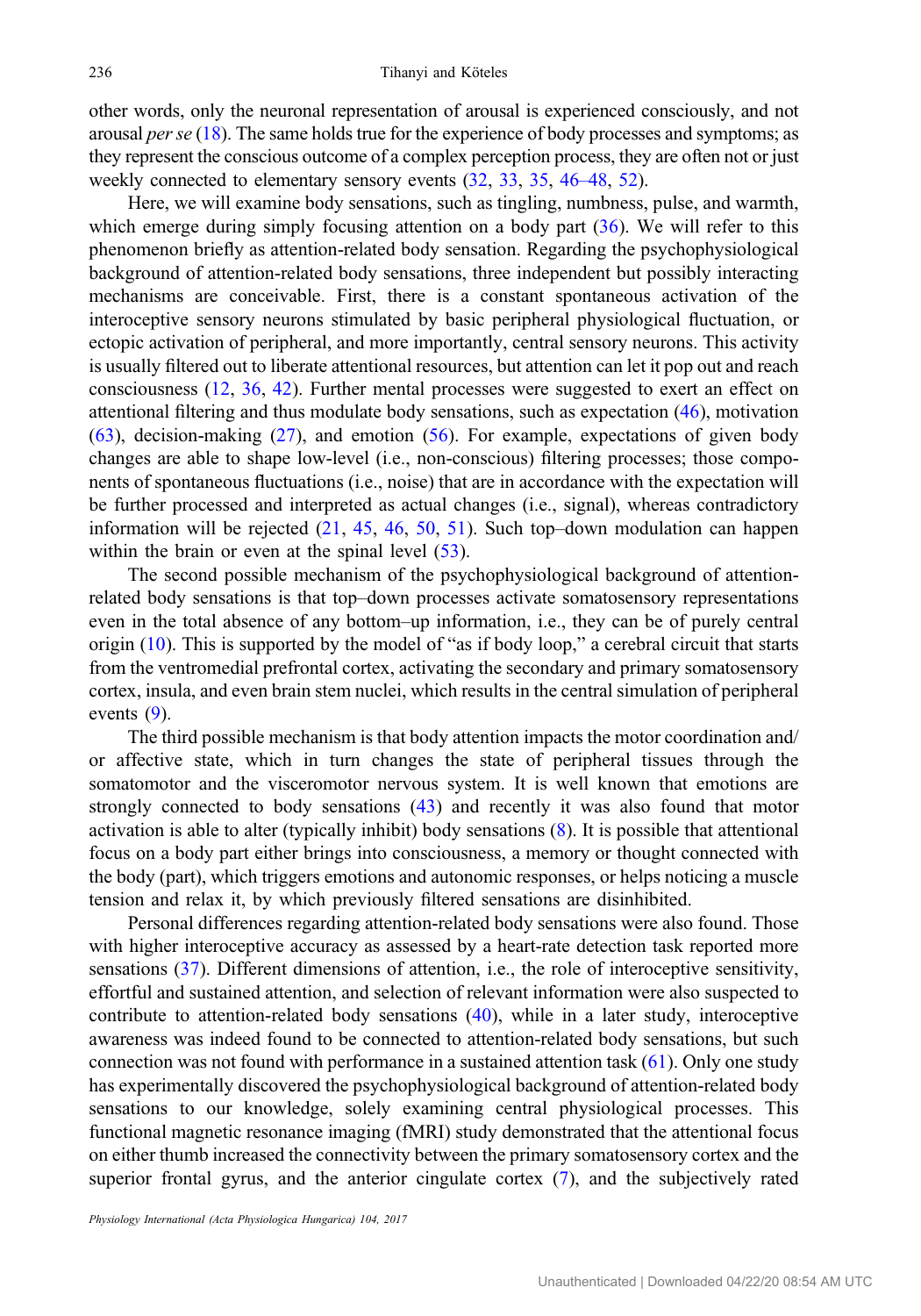attentional strength correlated with the activation of the ventral frontopolar prefrontal cortex, whereas the experienced intensity of the sensations correlated with the activation of the dorsal frontopolar prefrontal cortex, and inter alia the primary somatosensory cortex, insula, and amygdala ([6\)](#page-9-0). In an fMRI study, body attention activated even spinal areas in expert practitioners of a body–mind method; however, body sensations were not characterized there [\(29](#page-10-0)).

Once a body sensation reaches consciousness, even if it was evoked by attention and originated centrally, different meanings, causes, and consequences can be attributed to it. A negative interpretation (e.g., label the sensation as a symptom of disease) can form a vicious circle with hypervigilance, where attention, expectation, and emotion worsen the complaints through a process called somatosensory amplification  $(3, 5)$  $(3, 5)$  $(3, 5)$  $(3, 5)$ . Moreover, it might even lead to the subjective experience of being sick in the absence of either any somatic pathology (medically unexplained symptoms and idiopathic environmental intolerance; [4\)](#page-9-0) or harmful factors (nocebo effect; [31,](#page-10-0) [57](#page-11-0), [58\)](#page-11-0). On the other hand, a positive feedback loop can also be activated, when a body sensation is interpreted in a positive way (e.g., as a sign of healing), which can lead to positive expectations, enhance placebo effect, and contribute to trust in therapy, compliance for and effectiveness of it  $(10)$  $(10)$ . Besides therapeutic effects, body sensations can also have hedonic value in processes of recreation and entertainment [\(11,](#page-9-0) [60](#page-11-0)). Moreover, they were suggested to play an essential role in self-awareness [\(36](#page-10-0)), the overall perception, and evaluation of body condition ([20\)](#page-9-0).

In sum, the clinical and psychological relevance of the attention-related body sensations (e.g., medically unexplained symptoms, placebo effect, recreation, body-awareness, and selfconsciousness) is high. In complementary and naive discourse, it is often emphasized that body attention can initiate acute physiological changes at the site of attentional focus, which can help therapeutic processes, and that this attention-induced self-healing can be strengthened by various body–mind exercises (e.g., yoga and autogenic training; [10](#page-9-0)). However, the experimental testing of these hypotheses is missing.

Here, we first tested whether the intensity of attention-related body sensations is related to autonomic and somatomotor physiological processes, or to psychological traits and body– mind practice. Since body sensations were hypothetically linked to tonic motor activity, the autonomic nervous system, the motor system, and body temperature [\(26](#page-10-0)), our questions were as follows: how is the intensity of different attention-related body sensations related to muscle tension (as assessed by electromyography), to parasympathetic activation [as assessed by heart-rate variability (HRV)], to sympathetic activation (as assessed by skin conductance), and to local temperature at the point of attentional focus? And since attention-related sensations were linked to interoceptive accuracy by an empirical result ([37\)](#page-10-0), and to experience with a body–mind method by theoretical investigations  $(10)$  $(10)$ , here, we hypothesized positive connections between the intensity of the attention-related body sensations, body awareness, and the regular practice of body–mind method.

# Materials and Methods

# Participants and experimental setting

Right-handed, healthy university students with no injury at the target locations ( $n = 27$ , 11 males,  $age = 22.0 \pm 2.01$  years) were participated in the approximately 12-min-long experiment between 9 a.m. and 6 p.m. The experiment took place in a silent laboratory room tempered to 24 °C. Participants were asked one by one to lie down on their back on the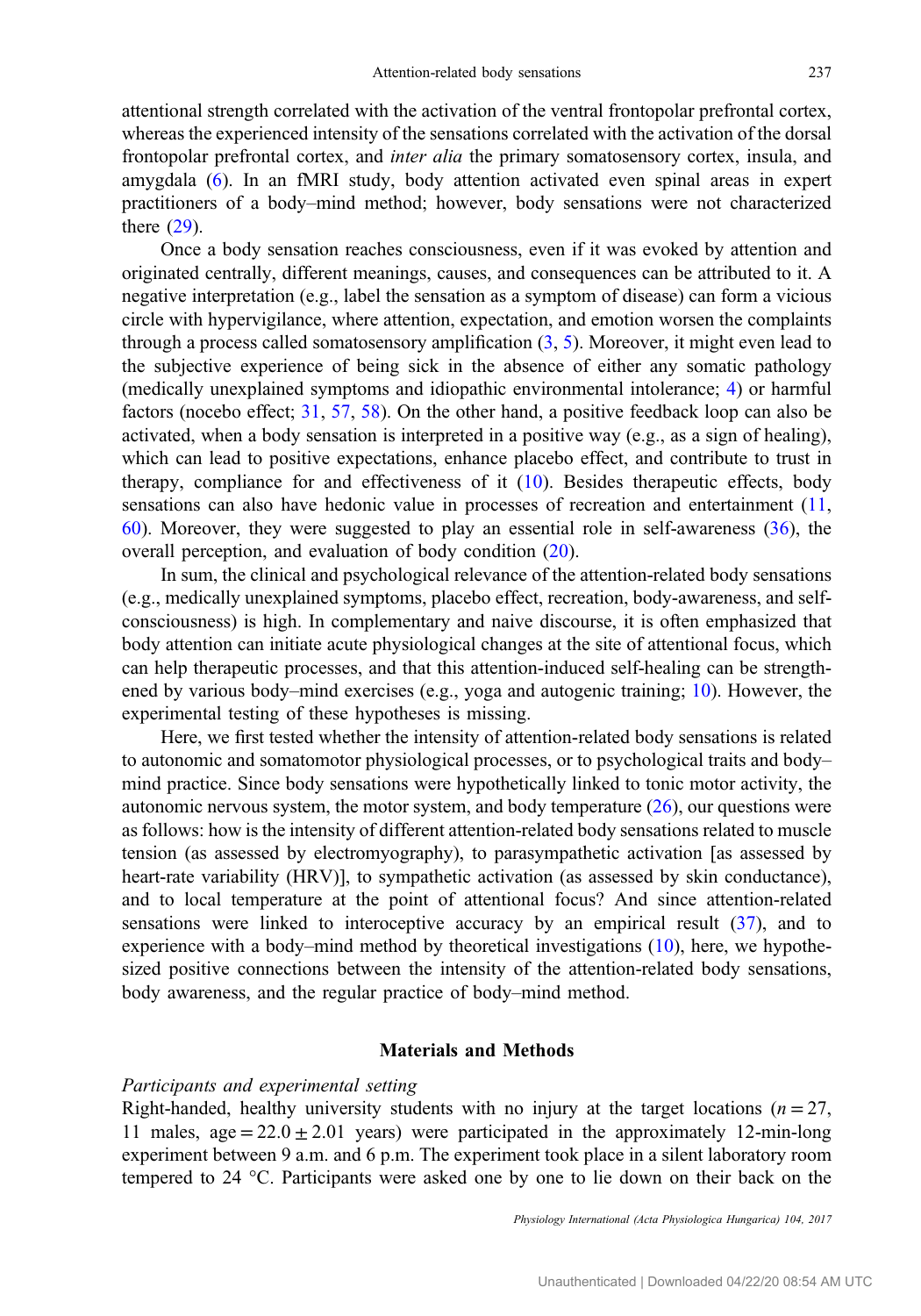<span id="page-3-0"></span>



experimental table with closed eyes, arms stretched near to the body with palms up. Before the experiment, electrodes were positioned on the subjects for the measurement of various physiological variables (see "Measurements" section), and the attentional sites were linked for local temperature measurement during the experiment. Then, through headset, we played an audio record, which guided participants to focus their attention on four different body parts (palm and upper arm on both sides, altogether four periods, also see Fig. 1) for 60 s each, in a randomized order. Attention periods were separated by 30-s-long resting periods. The entire attention section was preceded by a 90-s-long baseline period and followed by a 90-s-long end-line period. Following the end-line period, written feedback was requested about the experienced body sensations.

No prior suggestion was given about concrete sensations that might be felt (e.g., tingling), participants were informed only that the goal of the experiment was the exploration of the psychophysiological effects of paying attention to the body, which sometimes reveals different sensations and sometimes not. Moreover, as an introduction to each attention period, the audio guide asked the participants to direct their attention at the body part in question, and be aware of the sensations actually felt there. Trait-like psychological characteristics (see below) and experience of body–mind practice (see below) were assessed before the experiment. The study was approved by the Research Ethics Board of the Faculty of Education and Psychology, ELTE Eötvös Loránd University. All participants signed an informed consent form before participating in the experiment.

## Measurements

Characteristics of body sensation. After the end-line period, participants were asked to write down the following aspects of their experiences with respect to each attention period separately: (1) type of the sensation(s) (no examples were given for participants), (2) intensity from 1 to 10. In the analysis, we used any body sensation label (e.g., "tingling" or "warmth") only if that was the exact description used by the subject. Similar or related descriptors were separately treated. In the cases of not reporting a body sensation, we scored the intensity "0."

Physiological variables. Skin conductance (right hand, palmar surface of the first phalanges of the second and third finger), electromyographic activity (on proximal and distal end of the palmar surface of the left forearm), and HRV (root mean square of the successive differences values extracted from data of three channels: right and left clavicle, and iliac crest) were continuously recorded using the NeXus-10 MKII (Mind Media, Herten, The Netherlands)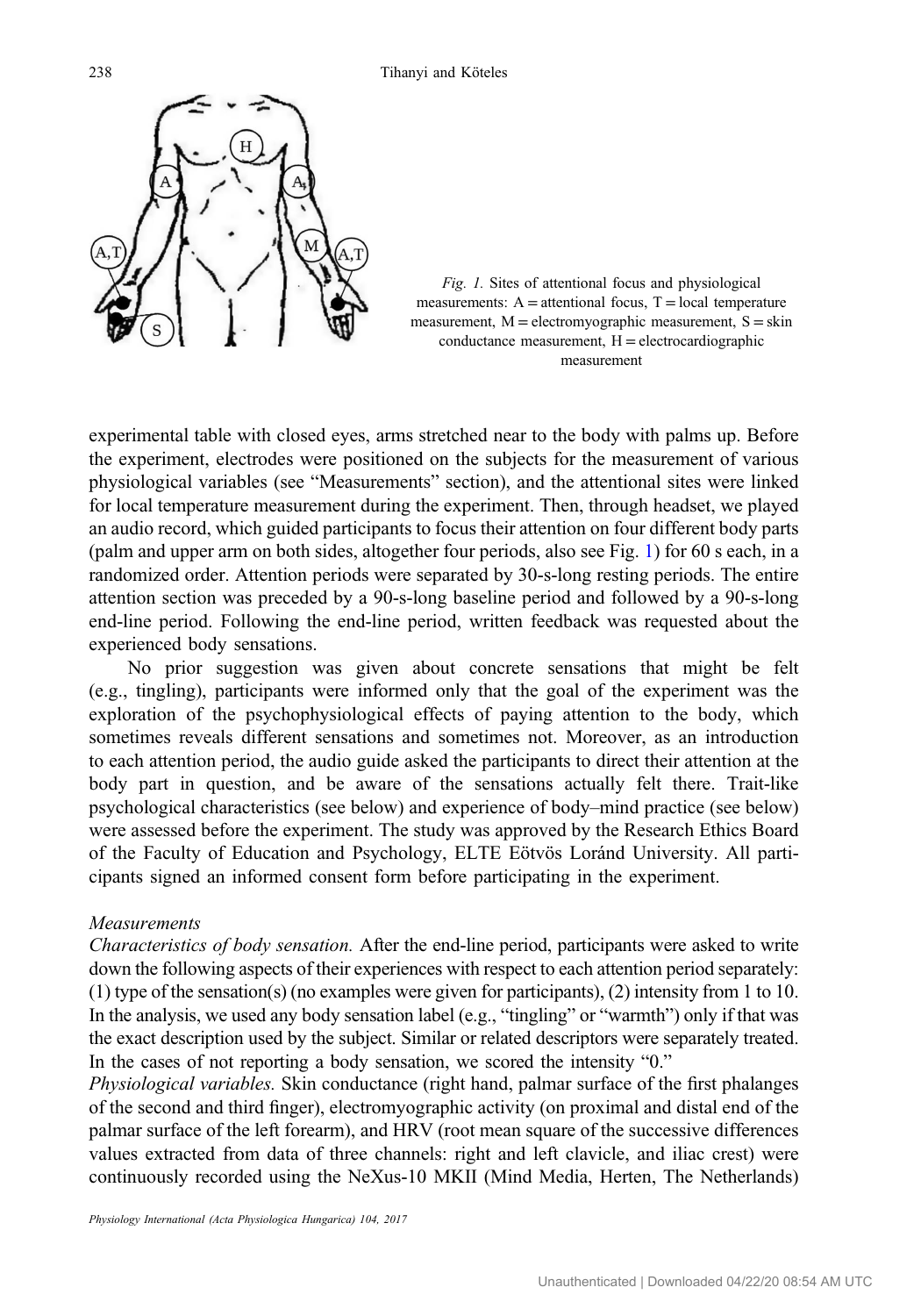system (see Fig. [1](#page-3-0)). Local temperature of the hand in focus was manually measured every 15 s using an infrared non-contact thermometer gun (model: DT-8806C) 0, 15, 30, 45 s after and right before the attentional instruction as well.

The 19-item Somatic Absorption Scale was developed by David Watson to assess the proneness to continuously monitor interoceptive processes (e.g., posture, heartbeat, and bodily changes caused by sport or meal) on a 5-point Likert scale. It estimates a nonevaluative (i.e., free of negative affect), everyday aspect of body awareness, free from strong negative body experiences (pain and catastrophization). The Hungarian version of the scale was proved to be valid and showed good internal consistency (Cronbach's  $\alpha = 0.84$ ) in a previous study [\(30](#page-10-0)). Its Cronbach's α coefficient was 0.80 in this study, mean score was 64.2, and standard deviation was 9.04.

Body–mind practice. The current body–mind practice (e.g., autogenic training, relaxation, yoga, tai chi, meditation, and contact dance) was assessed by the estimated average length (minutes) of such practices in a week.

#### Data analysis

Physiological data obtained (electrodermal activity, electromyogram, and electrocardiogram) were processed by the BioTrace<sup>+</sup> software (V2014A UK). Mean values for the first 45 s of the attention and baseline periods were calculated, and then mean values were controlled by subtracting the mean value of the 45-s-long phase directly preceding the measurement (either baseline or another attention period due to randomization). Local temperature values were also averaged for the first 45 s, and controlled by subtracting the temperature measured right before the attentional instruction. Data analysis was conducted using the SPSS v21 software. Since most of the subjective ratings of body sensation were non-normally distributed, nonparametric correlations (Spearman's ρ) were used to estimate the relationships between attention-related body sensations, autonomic and somatomotor physiological processes, and psychological characteristics. Correlations between intensity of perceived sensation on the left palm and muscle tension measured on the left forearm were estimated. Similarly, connections between intensity of perceived sensation on the right palm and skin conductance on the same location were calculated. In the case of local temperature and HRV, connections with sensations for both sides were investigated. Since we did not have predictions regarding the direction of connections between physiological variables and attention-related sensations, significances were calculated with two-tailed test. On the contrary, since we hypothesized positive connections regarding body awareness and body–mind practice, significances were calculated with a one-tailed test. In all cases, correlation values were controlled for gender using the procedure described by Conover [\(19](#page-9-0)). Statistical significance was determined using Bonferroni-corrected  $p$  values; corrections were separately calculated for physiological (12 trials) and psychological (4 trials) variables. Degrees of freedom were 24 for every partial correlational analysis.

# Results

### Descriptive statistics

Tingling was experienced by 14 subjects (approximately 58% of participants; in total, 24 times out of the 108 cases), and warmth was experienced by 10 subjects (approximately 42% of participants; 21 times out of the 108 cases). Other sensations were apparent with such a low frequency (see Table [I](#page-5-0)) that they could not be statistically analyzed. Therefore, here, we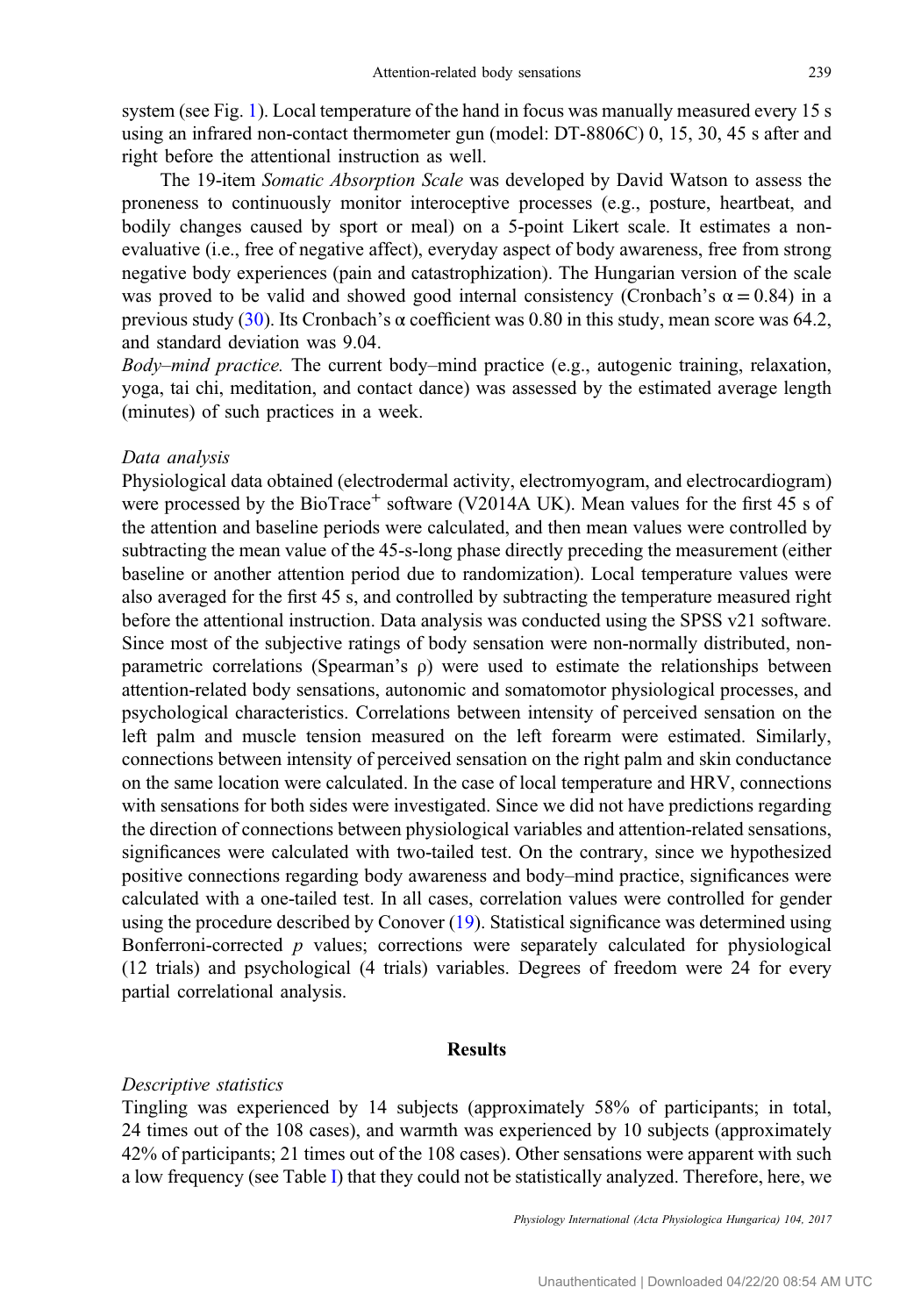|                                            | Right palm       | Left palm      | <b>Right arm</b> | Left arm       | <b>Total</b>   |
|--------------------------------------------|------------------|----------------|------------------|----------------|----------------|
| Tingling                                   | 6                | 9              | $\overline{3}$   | 6              | 24             |
| Warmth                                     | $\boldsymbol{7}$ | 5              | 5                | $\overline{4}$ | 21             |
| <b>Numbness</b>                            | 3                | 6              | $\overline{2}$   | $\mathbf{1}$   | 12             |
| Heavy                                      | $\mathbf{1}$     | $\mathbf{1}$   | $\mathbf{1}$     | $\overline{c}$ | 5              |
| Cold                                       |                  | $\mathbf{1}$   | $\overline{c}$   | $\overline{c}$ | 5              |
| Pulse                                      |                  |                | $\overline{c}$   | $\mathbf{1}$   | $\mathfrak{Z}$ |
| Sting                                      | $\mathbf{1}$     | $\mathbf{1}$   |                  | $\mathbf{1}$   | $\overline{3}$ |
| Radiate                                    | $\mathbf{1}$     | $\mathbf{1}$   | $\mathbf{1}$     |                | $\mathfrak{Z}$ |
| Throbbing                                  | $\overline{2}$   |                |                  |                | $\overline{2}$ |
| Calm                                       |                  | $\mathbf{1}$   | $\mathbf{1}$     |                | $\overline{2}$ |
| Pain                                       |                  |                | $\mathbf{1}$     | $\mathbf{1}$   | $\overline{2}$ |
| As if be touched                           |                  |                |                  | $\overline{c}$ | $\overline{2}$ |
| Circulation                                |                  | $\mathbf{1}$   |                  |                | $\mathbf{1}$   |
| Pressure                                   |                  |                | $\mathbf{1}$     |                | $\mathbf{1}$   |
| Pleasant feeling                           |                  | $\mathbf{1}$   |                  |                | $\mathbf{1}$   |
| Effervescence                              |                  | $\mathbf{1}$   |                  |                | $\mathbf{1}$   |
| Twitch                                     |                  | $\mathbf{1}$   |                  |                | $\mathbf{1}$   |
| Tense                                      |                  |                |                  | $\,1$          | $\mathbf{1}$   |
| <b>Tiredness</b>                           |                  |                |                  | $\mathbf{1}$   | $\mathbf{1}$   |
| Simply felt the body<br>part/not specified | $\mathbf{1}$     |                | $\,1\,$          | $\overline{c}$ | $\overline{4}$ |
| No sensation<br>reported                   | 9                | 5              | $\,8\,$          | $\overline{7}$ | 29             |
| Tingling and<br>warmth together            | $\sqrt{2}$       | $\overline{c}$ | $\mathbf{1}$     | $\sqrt{2}$     | 9              |

<span id="page-5-0"></span>Table I. List and frequency of attention-related body sensations, separately in the four locations and in total

focused on the two most often mentioned sensations, tingling and warmth. The intensity of tingling and warmth was valued as "0" when not specifically this sensation was reported, i.e., the intensity of tingling and warmth was "0" in 84 and 87 cases (approximately 78% and 81% of total cases), respectively. Descriptive statistical data of the assessed scales are presented in Table [II](#page-6-0).

# Correlation analysis

Muscle tension measured during the period of focusing on the left forearm was tendentiously and inversely linked to the intensity of perceived warmth in the left palm (Spearman's  $\rho = -0.50$ ,  $p = 0.009$ , Bonferroni-corrected  $\alpha_{10\%} = 0.0083$  and  $\alpha_{5\%} = 0.0042$  in the 12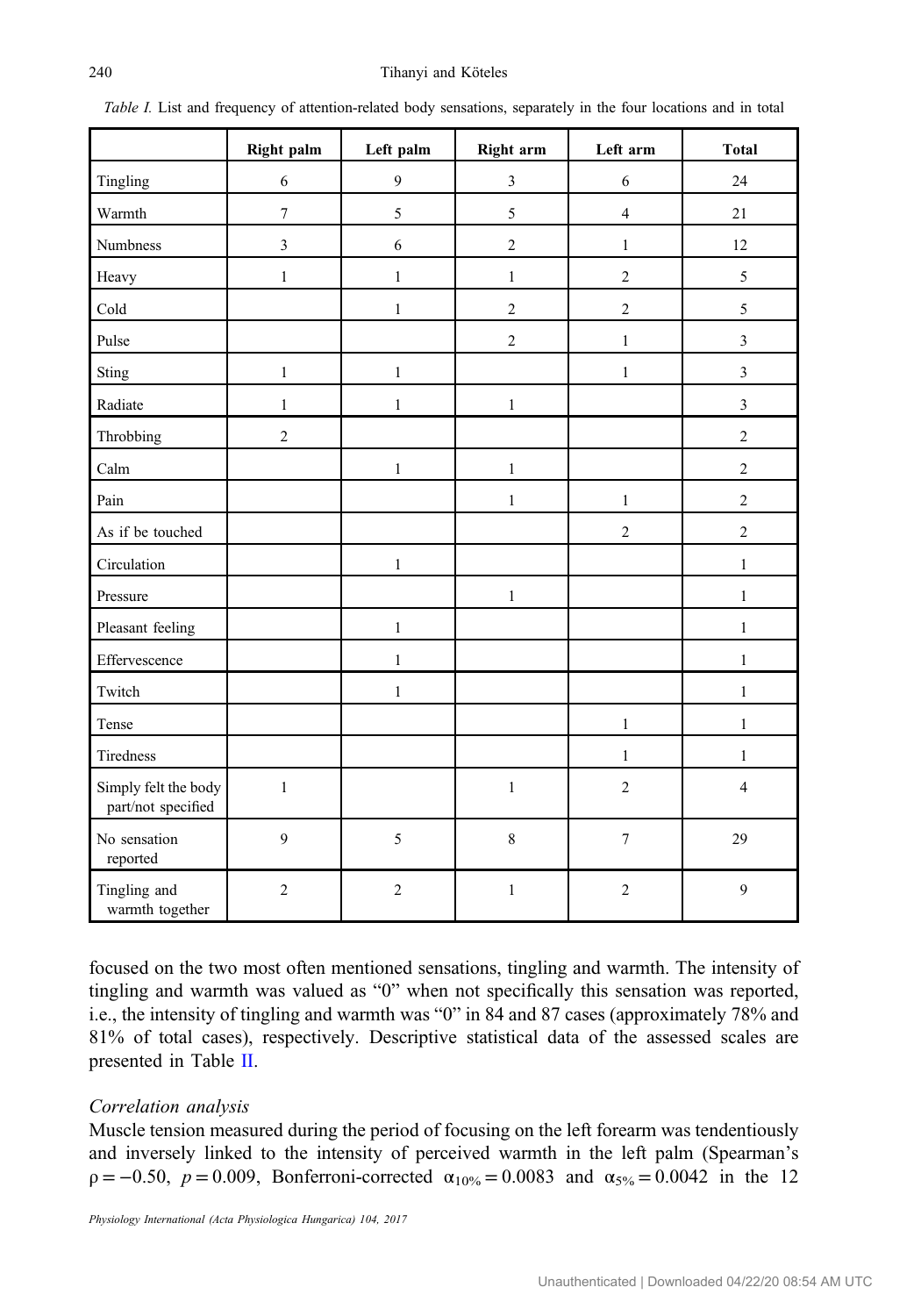|                                                   | Right palm        | Left palm          | Right arm      | Left arm       | Average        |
|---------------------------------------------------|-------------------|--------------------|----------------|----------------|----------------|
| Tingling intensity                                | $1.5 \pm 2.99$    | $2.2 \pm 3.36$     | $0.4 \pm 1.21$ | $1.3 \pm 2.60$ | $1.3 \pm 1.85$ |
| Warmth intensity                                  | $1.6 \pm 2.89$    | $0.8 \pm 2.36$     | $1.0 \pm 2.34$ | $0.9 \pm 2.40$ | $1.1 \pm 1.77$ |
| Muscle tension (mV),<br>uncontrolled              |                   | $137.0 \pm 476.89$ |                |                |                |
| Muscle tension (mV),<br>controlled                |                   | $131.5 \pm 475.55$ |                |                |                |
| Skin conductance $(\mu S)$ ,<br>uncontrolled      | $7.4 + 6.59$      |                    |                |                |                |
| Skin conductance $(\mu S)$ ,<br>controlled        | $-0.5 \pm 1.79$   |                    |                |                |                |
| Local temperature $(^{\circ}C)$ ,<br>uncontrolled | $35.9 \pm 1.11$   | $35.8 \pm 1.15$    |                |                |                |
| Local temperature $(^{\circ}C)$ ,<br>controlled   | $-0.03 + 0.41$    | $0.04 \pm 0.23$    |                |                |                |
| Heart-rate variability,<br>uncontrolled           | $118.8 \pm 98.01$ | $102.4 \pm 86.25$  |                |                |                |
| Heart-rate variability,<br>controlled             | $17.7 \pm 50.88$  | $-3.7 + 64.17$     |                |                |                |

<span id="page-6-0"></span>Table II. Descriptive statistics (mean and standard deviation) of the variables, psychological, and physiological variables for each attention site separately, physiological variables with uncontrolled and controlled values

correlational analyses of physiological data), but not to perceived tingling ( $\rho = -0.11$ ,  $p =$ 0.6). Skin conductance in the right palm showed no significant correlation with tingling ( $\rho =$  $-0.20$ ,  $p = 0.3$ ) and warmth in right palm ( $\rho = 0.21$ ,  $p = 0.3$ ). Local temperature measured on the right palm was not connected with tingling ( $\rho = 0.044$ ,  $p = 0.8$ ) and warmth in right palm  $(p = -0.41, p = 0.04)$ . Similarly, local temperature on the left palm was not related to tingling  $(\rho = 0.10, p = 0.6)$  or warmth in the left palm  $(\rho = 0.082, p = 0.7)$ . Finally, HRV measured during attention on the right palm was not connected to tingling ( $\rho = -0.073$ ,  $p = 0.7$ ) and warmth in the right palm ( $\rho = 0.12$ ,  $p = 0.6$ ), and HRV during attention on the left palm did not correlate with tingling ( $\rho = -0.10$ ,  $p = 0.6$ ) or warmth in the left palm  $(p = -0.05, p = 0.8).$ 

Body awareness showed a medium-level correlation with the average intensity of tingling (Spearman's  $\rho = -0.48$ ,  $p = 0.006$ , Bonferroni-corrected  $\alpha_{10\%} = 0.025$  and  $\alpha_{5\%} =$ 0.0125 for the four correlational analyses) but not that of warmth ( $\rho = 0.16$ ,  $p = 0.21$ ). Body– mind practice showed a tendentious correlation to the intensity of tingling, but not to warmth  $(\rho = 0.39, p = 0.024 \text{ and } \rho = 0.21, p = 0.15).$ 

#### Discussion

In this study, attention-related body sensations, more accurately, tingling and warmth, showed no connection with local (electrodermal activity and skin temperature) and systemic (HRV) physiological changes. Attention-related warmth sensation was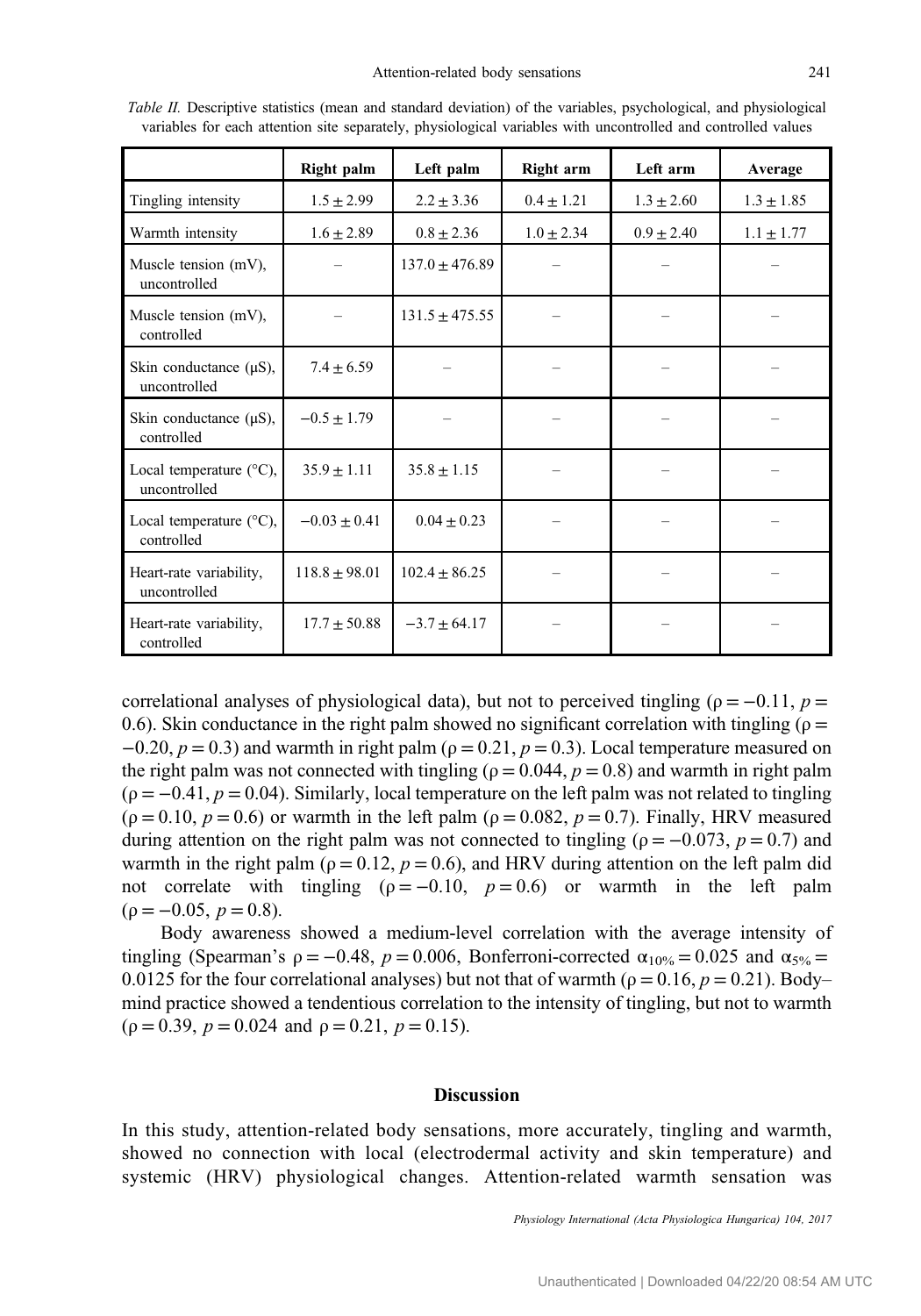connected to decreased muscle tension. Overall intensity of tingling, as opposed to warmth, correlated significantly with body awareness, and tendentiously with body–mind practice. Overall, this pattern supports the hypothesis that attention-related body sensations are mainly generated by top–down processes, possibly interacting with peripheral processes.

The presence of tingling as the most frequent attention-related sensation is in accordance with previous results, while warmth had been preceded by other sensations previously (e.g., numbness, beat/pulse, and itch; [12,](#page-9-0) [36](#page-10-0)). In "Introduction" section, we proposed three alternative explanations for such frequent occurrence of body sensations in the absence of stimulation: (1) there is a constant background activity in the sensory neurons (caused by peripheral physiological fluctuations or ectopic neuronal activation), (2) attention activates central interoceptive (somatosensory and visceroceptive) representations, and (3) focusing on the body initiates thoughts, emotions, or homeostatic regulation, which changes peripheral physiology and activates sensory neurons.

The inverse connection between warmth and muscle tension found here is in line with previous results showing that attention-related body sensations were blocked by movement [\(8](#page-9-0)). It was suggested that the suppressive effect of muscle contraction on tingling and other body sensations might be mediated by top–down masking at cortical and spinal levels [\(8](#page-9-0)), and by muscle afferents at the spinal level [\(59](#page-11-0)). It is also possible that the warm sensation helped our participants to become aware of previously hidden muscle tension in this area, and release it, although it seems contradictory that tingling did not have this effect. In addition to this inverse connection between somatic sensations and muscle tension, as warmth was thought to be linked to better circulation, decrease in muscle tension might cause increased local circulation by lowering the obstructive physical pressure exerted by a contracted muscle.

Local temperature, which is mainly determined by dermal circulation regulated by the sympathetic nerves [\(28](#page-10-0)), showed no connection to body sensations, although increased circulation was thought to be linked to tingling and warmth [\(49](#page-11-0)).

Skin conductance, an indicator of sympathetic activation, and HRV, an indicator of parasympathetic activation, were neither connected to the intensity of body sensations. Previous findings on the connection between somatic sensations and sympathetic/parasympathetic activation are inconsistent. On the one hand, increase in sympathetic activation was linked to paresthesia (e.g., tingling) and hyperesthesia (mostly hyperalgesia) in some disorders, e.g., in fibromyalgia syndrome and complex regional pain syndrome ([34\)](#page-10-0), whereas parasympathetic activation was linked to the suppression of body sensations (mostly in the case of pain and itch; [14,](#page-9-0) [65\)](#page-11-0). On the other hand, a balance between sympathetic and parasympathetic activation (typically increased parasympathetic and decreased sympathetic activity) was thought to be a criterion of being aware of body sensations [\(23](#page-10-0)). Our results suggest that in healthy individuals, attention-related body sensations were not connected to autonomic activation or such activity could not be detected in the short 1-min-long periods using our methods.

Self-reported body awareness was connected to the average intensity of tingling during the experiment, which is in line with the concept of body awareness, i.e., the tendency to focus attention on and perceive somatosensory signals [\(30](#page-10-0)), and with the concept that top–down processes have a strong impact on interoception ([9\)](#page-9-0). Warmth showed no connection to body awareness; maybe this connection was hidden by the uncontrolled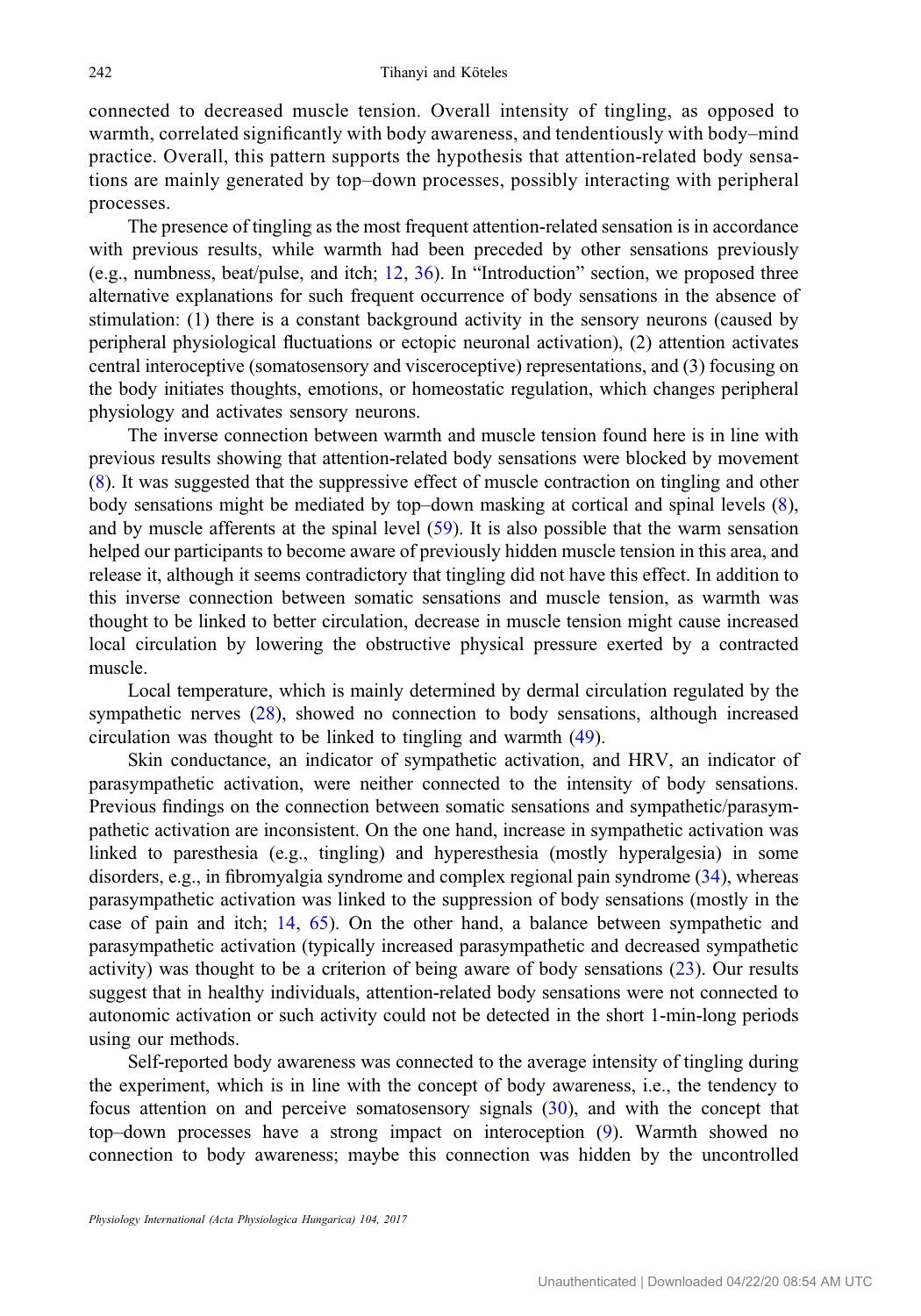variance of bottom–up processes, e.g., physiological fluctuation in temperature, while tingling was caused by a more constant physiological background activation ([36\)](#page-10-0).

Body–mind practice did not show connection to the intensity of warmth, and showed only a tendentious connection to tingling. Such practice was thought to create a positive expectation toward situations of body attention [\(2](#page-9-0)), which are believed to help the attunement of real experience about self and ideal expectations [\(22](#page-9-0)), and the enhancement of selfregulation ([23\)](#page-10-0). Perhaps this connection could be better examined in a sample of more expert body–mind practitioners.

Here, we suggested a novel experimental protocol to examine attention-related body sensations, with numerous differences compared with earlier protocols, namely the "spontaneous sensation" protocol  $(36)$  $(36)$ . First, we avoided to give any concrete example of body sensations to be felt or any instruction to actively search for them. Second, we gave longer time to experience body sensations while focusing on a body part, 60 s instead of 15 s. The reason of this was that according to a recent pilot study, body sensations emerge 20–40 s after the instruction ([7](#page-9-0)). Moreover, our subjects were asked to lie down, close the eyes, and avoid moving, to reduce noise in physiological recordings, equally to the fMRI study on attention-related body sensations [\(7\)](#page-9-0). The supine posture might reduce the generalizability of the results to everyday situations (e.g., except relaxation or hospitalized patients), but it is also controlled for the variability among participants to be able to sit for ca. 12 min in comfort. Unfortunately, we did not test how the closely applied electrodes change body sensations (generation, alteration, and suppression); it is a task to be performed to explore the effect of an fMRI measurement on body attention and related sensations. Further studies are needed to compare the differences between these protocols, and also to involve the significant factors identified in the studies of spontaneous sensations, namely laterality, the availability of visual input from the body part in focus, and also explore the sensations emerging outside of the area in focus. Here, the absence of comparing skin conductance results from left and right body parts (since the left hand had been found to be more sensitive) and of including cases with visual input versus closed eyes (visual input could foster body sensations) could possibly contribute to the minimal significant results.

Since the procedure applied here to have enough cases for our statistical analyses, namely to value the intensity of tingling and warmth as "0" when no such sensation was reported, could possibly cause distortions in the results, a larger sample would be needed to run the correlational analyses between a reported sensation and physiological variables only in cases when the sensation was reported. A larger sample would also allow us to analyze the other types of sensations excluded here, and to compare the cases when a sensation was reported versus not reported, or the subjects who reported versus not reported any sensations.

We are aware of further limitations of this study and thus for future researches, we also recommend to involve (1) the prior expectations of the subjects regarding body sensations caused by body attention; (2) the nervous system, either centrally (electroencephalography and fMRI) or peripherally (electroneurography); (3) more detailed temporal (onset and endurance) and spatial (area and direction) characteristics of the subjective body sensations; (4) subjective interpretation, e.g., beliefs about the causes or the effects of the sensations; (5) affective state before (and after) the test, and the hedonic value of body sensations; (6) state sleepiness and biorhythm; (7) effect of social

Physiology International (Acta Physiologica Hungarica) 104, 2017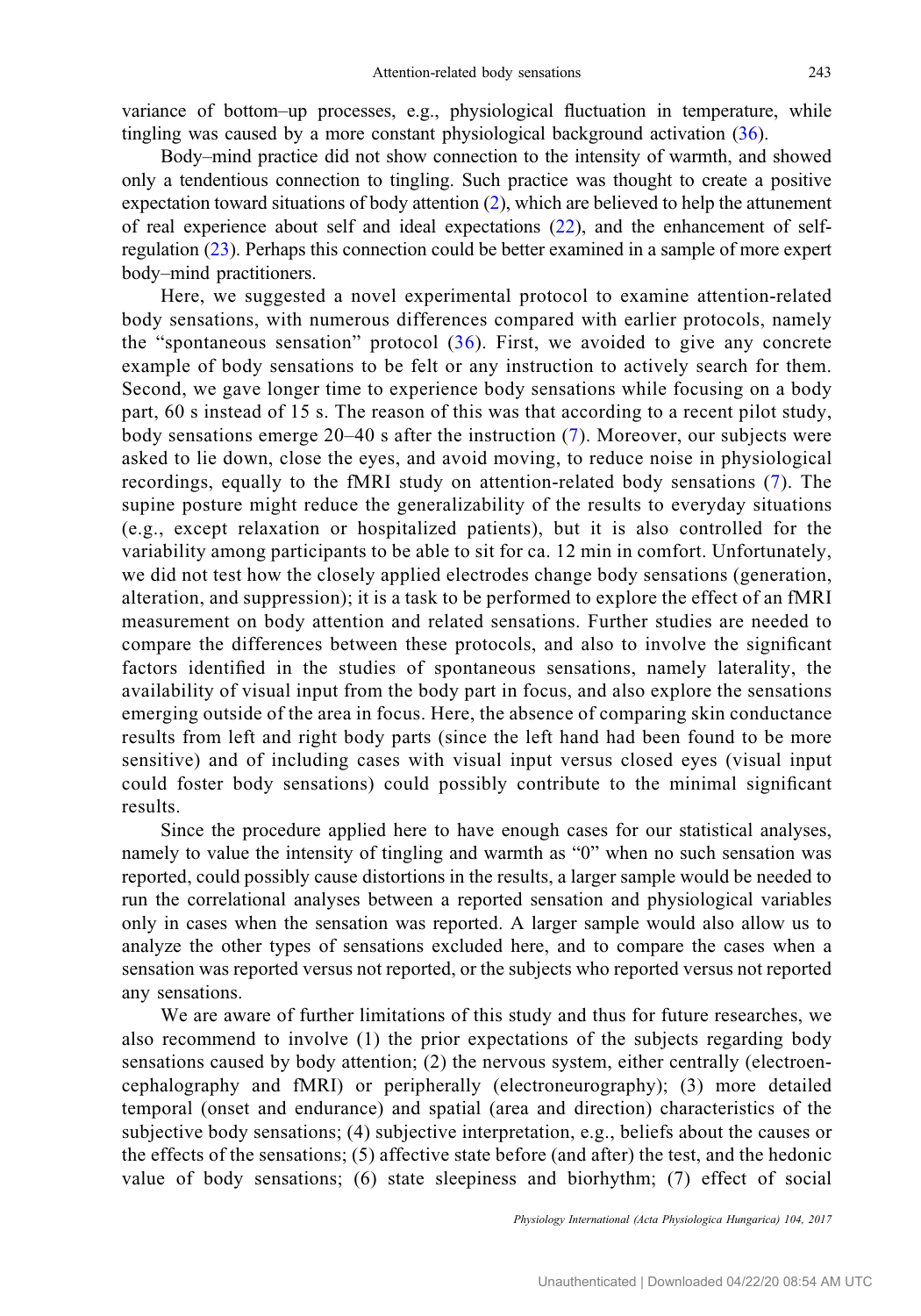<span id="page-9-0"></span>desirability on reports; and (8) longitudinal design to explore the effect of an intervention with a body–mind method.

#### Acknowledgements

This research was supported by the Hungarian National Scientific Research Fund (OTKA K 109549 and K 124132). The authors would like to thank Renáta Szemerszky, Zsuzsana Dömötör, Tímea Berkes, and Raechel Drew for data collection, Szilvia Zörgő for the inspiring opinions, and Ádám Balázs Czinege and Eszter Ferentzi for the careful reading.

# REFERENCES

- 1. Barefoot JC, Straub RB: Opportunity for information search and the effect of false heart-rate feedback. J. Pers. Soc. Psychol. 17(2), 154–157 (1971)
- 2. Barratt EL, Davis NJ: Autonomous sensory meridian response (ASMR): a flow-like mental state. Peer J. 3, e851 (2015)
- 3. Barsky AJ: The paradox of health. N. Engl. J. Med. 318(7), 414–418 (1988)
- 4. Barsky AJ: Amplification, somatization, and the somatoform disorders. Psychosomatics 33(1), 28–34 (1992)
- 5. Barsky AJ, Wyshak G, Klerman GL: The somatosensory amplification scale and its relationship to hypochondriasis. J. Psychiatr. Res. 24(4), 323–334 (1990)
- 6. Bauer CC, Barrios FA, Díaz JL: Subjective somatosensory experiences disclosed by focused attention: cortical-hippocampal-insular and amygdala contributions. PLoS One 9(8), e104721 (2014)
- 7. Bauer CC, Díaz JL, Concha L, Barrios FA: Sustained attention to spontaneous thumb sensations activates brain somatosensory and other proprioceptive areas. Brain Cogn. 87, 86–96 (2014)
- 8. Beaudoin R, Michael GA: Gating of spontaneous somatic sensations by movement. Somatosens. Mot. Res. 31(3), 111–121 (2014)
- 9. Bechara A, Damasio AR: The somatic marker hypothesis: a neural theory of economic decision. Games Econ. Behav. 52(2), 336–372 (2005)
- 10. Beissner F, Brünner F, Fink M, Meissner K, Kaptchuk TJ, Napadow V: Placebo-induced somatic sensations: a multi-modal study of three different placebo interventions. PLoS One 10(4), e0124808 (2015)
- 11. Beissner F, Marzolff I: Investigation of acupuncture sensation patterns under sensory deprivation using a geographic information system. Evid. Based Complement. Altern. Med. 2012, e591304 (2012)
- 12. Borg C, Emond FC, Colson D, Laurent B, Michael GA: Attentional focus on subjective interoceptive experience in patients with fibromyalgia. Brain Cogn. 101, 35–43 (2015)
- 13. Botto RW, Galbraith GG, Stern RM: Effects of false heart rate feedback and sex-guilt upon attitudes toward sexual stimuli. Psychol. Rep. 35(1), 267–274 (1974)
- 14. Busch V, Zeman F, Heckel A, Menne F, Ellrich J, Eichhammer P: The effect of transcutaneous vagus nerve stimulation on pain perception – an experimental study. Brain Stimul. 6(2), 202–209 (2013)
- 15. Buss AH (1980): Self-consciousness and Social Anxiety. W. H. Freeman & Co Ltd., San Francisco– Washington–London
- 16. Carver CS, Blaney PH: Avoidance behavior and perceived arousal. Motiv. Emot. 1(1), 61–73 (1977)
- 17. Carver CS, Blaney PH: Perceived arousal, focus of attention, and avoidance behavior. J. Abnorm. Psychol. 86(2), 154–162 (1977)
- 18. Carver CS, Scheier MF (1981): Attention and Self-regulation: A Control-theory Approach to Human Behavior. Springer, New York
- 19. Conover WJ (1999): Cochran's test for related observations. In: Practical Nonparametric Statistics (3rd ed.), ed Conover WJ, Wiley, New York, pp. 250–257
- 20. Craig AD: How do you feel? Interoception: the sense of the physiological condition of the body. Nat. Rev. Neurosci. 3(8), 655–666 (2002)
- 21. Edwards MJ, Adams RA, Brown H, Pareés I, Friston KJ: A Bayesian account of "hysteria". Brain 135(Pt. 11), 3495–3512 (2012)
- 22. Farb NAS, Daubenmier J, Price CJ, Gard T, Kerr C, Dunn BD, Klein AC, Paulus MP, Mehling WE: Interoception, contemplative practice, and health. Front. Psychol. 6, 763 (2015)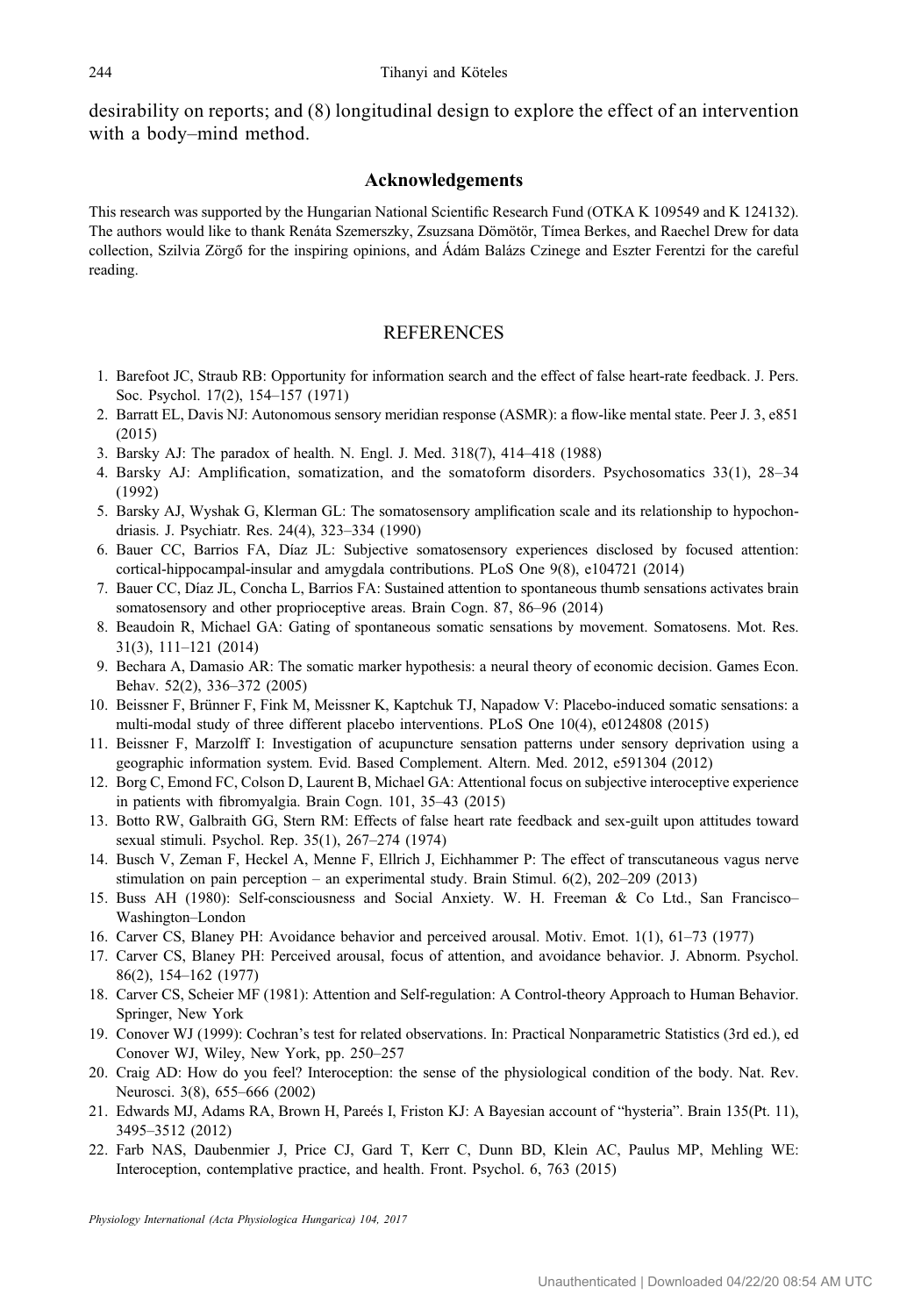- <span id="page-10-0"></span>23. Fogel A (2013): Body Sense: The Science and Practice of Embodied Self-awareness (1st ed.), W. W. Norton & Company, New York
- 24. Gibbons FX (1990): Self-attention and behavior: a review and theoretical update. In: Advances in Experimental Social Psychology, ed Zanna MP, Academic Press, New York, pp. 249–303
- 25. Gray MA, Harrison NA, Wiens S, Critchley HD: Modulation of emotional appraisal by false physiological feedback during fMRI. PLoS One 2(6), e546 (2007)
- 26. Haenen AJM, Schmidt AJM, Schoenmakers M, van den Hout MA: Suggestibility in hypochondriacal patients and healthy control subjects. An experimental case-control study. Psychosomatics 38(6), 543–547 (1997)
- 27. Irvine E: Signal detection theory, the exclusion failure paradigm and weak consciousness—evidence for the access/phenomenal distinction? Conscious. Cogn. 18(2), 551–560 (2009)
- 28. Johnson JM, Minson CT, Kellogg DL: Cutaneous vasodilator and vasoconstrictor mechanisms in temperature regulation. Compr. Physiol. 4(1), 33–89 (2014)
- 29. Kashkouli Nejad K, Sugiura M, Thyreau B, Nozawa T, Kotozaki Y, Furusawa Y, Nishino K, Nukiwa T, Kawashima R: Spinal fMRI of interoceptive attention/awareness in experts and novices. Neural Plast. 2014, 679509 (2014)
- 30. Köteles F, Simor P, Tolnai N: A Testi Abszorpció Skála magyar változatának pszichometriai értékelése [Psychometric evaluation of the Hungarian version of the Somatic Absorption Scale]. Mentálhigiéné és Pszichoszomatika 13(4), 375–395 (2012)
- 31. Köteles F, Szemerszky R, Gubányi M, Körmendi J, Szekrényesi C, Lloyd R, Molnár L, Drozdovszky O, Bárdos G: Idiopathic environmental intolerance attributed to electromagnetic fields (IEI-EMF) and electrosensibility (ES) – are they connected? Int. J. Hyg. Environ. Health 216(3), 362–370 (2013)
- 32. Leventhal H, Brown D, Shacham S, Engquist G: Effects of preparatory information about sensations, threat of pain, and attention on cold pressor distress. J. Pers. Soc. Psychol. 37(5), 688–714 (1979)
- 33. Leventhal H, Meyer D, Nerenz D (1980): The common sense representation of illness danger. In: Medical Psychology, ed Rachman S, Pergamon Press, New York, pp. 7–30
- 34. Martínez-Martínez L-A, Mora T, Vargas A, Fuentes-Iniestra M, Martínez-Lavín M: Sympathetic nervous system dysfunction in fibromyalgia, chronic fatigue syndrome, irritable bowel syndrome, and interstitial cystitis: a review of case-control studies. J. Clin. Rheumatol. 20(3), 146–150 (2014)
- 35. Mechanic D: Social psychologic factors affecting the presentation of bodily complaints. N. Engl. J. Med. 286(21), 1132–1139 (1972)
- 36. Michael GA, Naveteur J: The tickly homunculus and the origins of spontaneous sensations arising on the hands. Conscious. Cogn. 20(3), 603–617 (2011)
- 37. Michael GA, Naveteur J, Dupuy MA, Jacquot L: My heart is in my hands: the interoceptive nature of the spontaneous sensations felt on the hands. Physiol. Behav. 143, 113–120 (2015)
- 38. Mirams L, Poliakoff E, Brown RJ, Lloyd DM: Vision of the body increases interference on the somatic signal detection task. Exp. Brain Res. 202(4), 787–794 (2010)
- 39. Misovich S, Charis PC: Information need, affect, and cognition of autonomic activity. J. Exp. Soc. Psychol. 10, 274–283 (1974)
- 40. Naveteur J, Dupuy M-A, Gabrielli F, Michael GA: How we perceive our own hands: effects of attention, aging, and sex. Somatosens. Mot. Res. 32(4), 227–235 (2015)
- 41. Naveteur J, Honore J, Michael GA: How to detect an electrocutaneous shock which is not delivered? Overt spatial attention influences decision. Behav. Brain Res. 165(2), 254–261 (2005)
- 42. Nelson RJ (2010): The Somatosensory System: Deciphering the Brain's Own Body Image, CRC Press, Boca Raton–London–New York–Washington, DC
- 43. Nummenmaa L, Glerean E, Hari R, Hietanen JK: Bodily maps of emotions. Proc. Natl. Acad. Sci. U S A 111(2), 646–651 (2014)
- 44. Parkinson B, Manstead ASR: False autonomic feedback: effects of attention to feedback on ratings of erotic stimuli. Motiv. Emot. 10(1), 11–24 (1986)
- 45. Pennebaker JW: Stimulus characteristics influencing estimation of heart rate. Psychophysiology 18(5), 540–548 (1981)
- 46. Pennebaker JW (1982): The Psychology of Physical Symptoms, Springer, New York
- 47. Pennebaker JW, Skelton JA: Psychological parameters of physical symptoms. Pers. Soc. Psychol. Bull. 4(4), 524–530 (1978)
- 48. Pennebaker JW, Skelton JA: Selective monitoring of physical sensations. J. Pers. Soc. Psychol. 41(2), 213–223 (1981)

Physiology International (Acta Physiologica Hungarica) 104, 2017